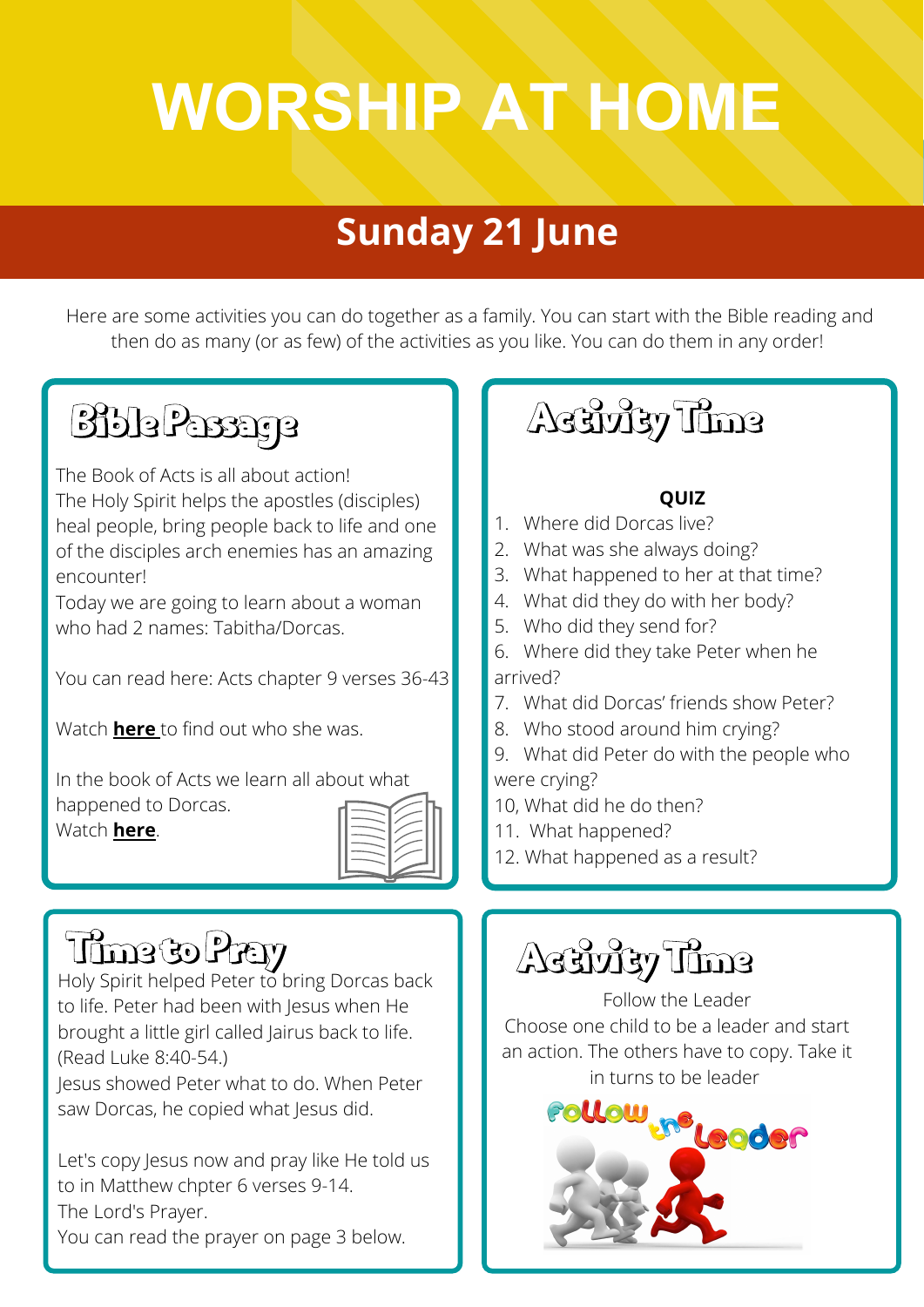#### Timeto Talk

*"She was always doing kind things for others and helping the poor."*

That's what people said about Dorcas. What would people say about you?

Dorcas had compassion for the widows. (She had a feeling of kindness and care for others). Dorcas didn't just *feel* kind, she *did* something about it! What can you *do*, to show compassion for others?

That is your challenge for this week. Lots of things are happening in the world around us how can you and your family show compassion to others?

Activity Time

Make smaller words from a larger word!

How many smaller words can you make from the word:

#### **COMPASSION**

Here are a few to start you off: pass map compass

**REMEMBER**, if the letter only appears once in the word compassion you can only use it once in your word!

Send your answers to: louise.abrahams@newlifecroydon.co.uk Memory Verse

I tell you for certain that if you have faith in me, you will do the same things that I am doing.

John 14:12



What are some of things Jesus did? When Jesus said our memory verse, He was speaking to his disciples. Peter was there when Jesus said this.

Do you think Peter remembered this when he got to the room where Dorcas was?

How can this verse help us today?

at a sput and sput is the sput spub and spub a sput of sput is sput of the spit sput in the space of the space of the space of the space of the space of the space of the space of the space of the space of the space of the deyar paysing purified widows 9. Sent them out of the room 10, He kneeled and prayed and the came alive 12. Many people believed in the Lord